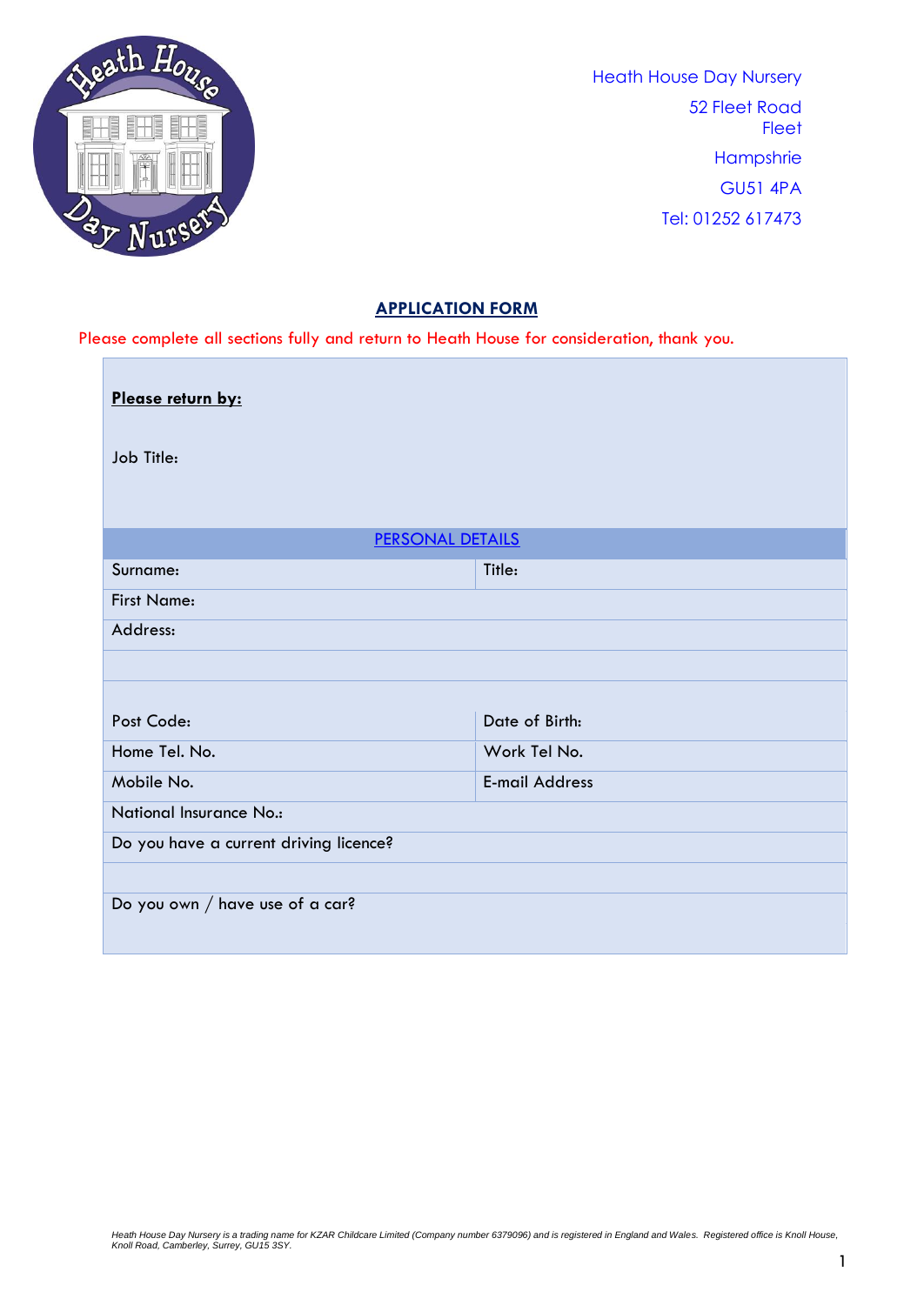# **EDUCATION AND QUALIFICATIONS SECONDARY EDUCATION: Name of School/College Course & Examination Taken With Results Date FURTHER EDUCATION AND PROFESSIONAL QUALIFICATIONS Including Early Education and Playwork Qualifications Name of College/University Qualification (e.g. BTEC, HND, Degree, NVQ) Grade/Class Date**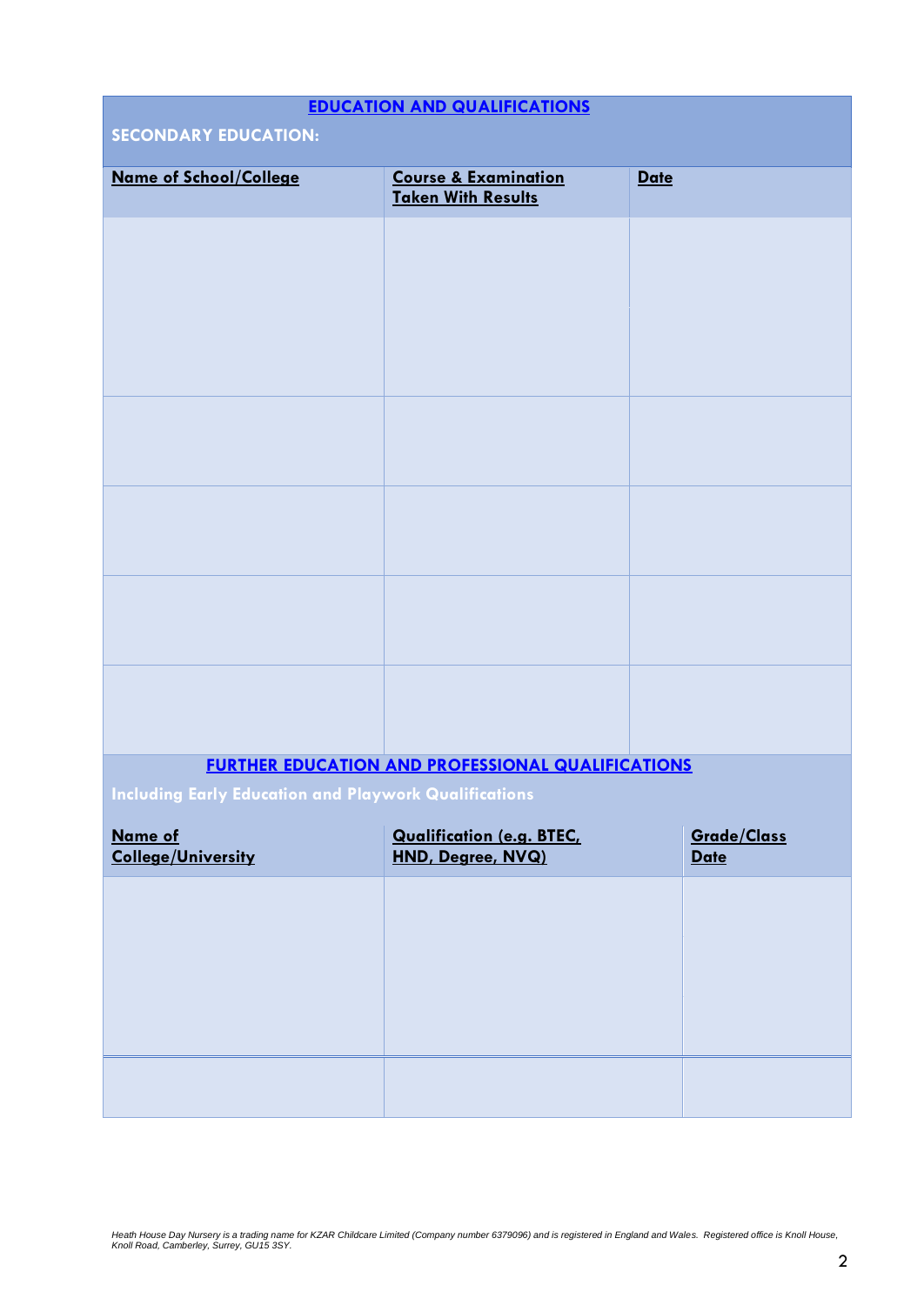| <b>EMPLOYMENT HISTORY</b>                                                       |                       |              |                  |                        |  |  |  |
|---------------------------------------------------------------------------------|-----------------------|--------------|------------------|------------------------|--|--|--|
| Please give details of all employment, both full and part time, paid or unpaid. |                       |              |                  |                        |  |  |  |
| List the information in order, most recent position first.                      |                       |              |                  |                        |  |  |  |
| Name and                                                                        | <b>Position</b>       | <b>Dates</b> | Reason           | Salary                 |  |  |  |
| address of<br>present or                                                        | held and<br>nature of |              | $for$<br>Leaving | and<br><b>Benefits</b> |  |  |  |
| most recent                                                                     | <u>work</u>           |              |                  |                        |  |  |  |
| employer                                                                        |                       |              |                  |                        |  |  |  |
|                                                                                 |                       |              |                  |                        |  |  |  |
|                                                                                 |                       |              |                  |                        |  |  |  |
|                                                                                 |                       |              |                  |                        |  |  |  |
|                                                                                 |                       |              |                  |                        |  |  |  |
|                                                                                 |                       |              |                  |                        |  |  |  |
|                                                                                 |                       |              |                  |                        |  |  |  |
| <b>Previous</b>                                                                 | <b>Position</b>       | <b>Dates</b> | Reason           | Salary                 |  |  |  |
| employment                                                                      | held and              |              | $f$ or           | and                    |  |  |  |
| name and<br><b>address</b>                                                      | nature of<br>work     |              | Leaving          | <b>Benefits</b>        |  |  |  |
|                                                                                 |                       |              |                  |                        |  |  |  |
|                                                                                 |                       |              |                  |                        |  |  |  |
|                                                                                 |                       |              |                  |                        |  |  |  |
|                                                                                 |                       |              |                  |                        |  |  |  |
|                                                                                 |                       |              |                  |                        |  |  |  |
|                                                                                 |                       |              |                  |                        |  |  |  |
|                                                                                 |                       |              |                  |                        |  |  |  |
|                                                                                 |                       |              |                  |                        |  |  |  |
|                                                                                 |                       |              |                  |                        |  |  |  |
|                                                                                 |                       |              |                  |                        |  |  |  |
|                                                                                 |                       |              |                  |                        |  |  |  |
|                                                                                 |                       |              |                  |                        |  |  |  |
|                                                                                 |                       |              |                  |                        |  |  |  |
|                                                                                 |                       |              |                  |                        |  |  |  |
|                                                                                 |                       |              |                  |                        |  |  |  |
|                                                                                 |                       |              |                  |                        |  |  |  |
|                                                                                 |                       |              |                  |                        |  |  |  |
|                                                                                 |                       |              |                  |                        |  |  |  |
|                                                                                 |                       |              |                  |                        |  |  |  |
|                                                                                 |                       |              |                  |                        |  |  |  |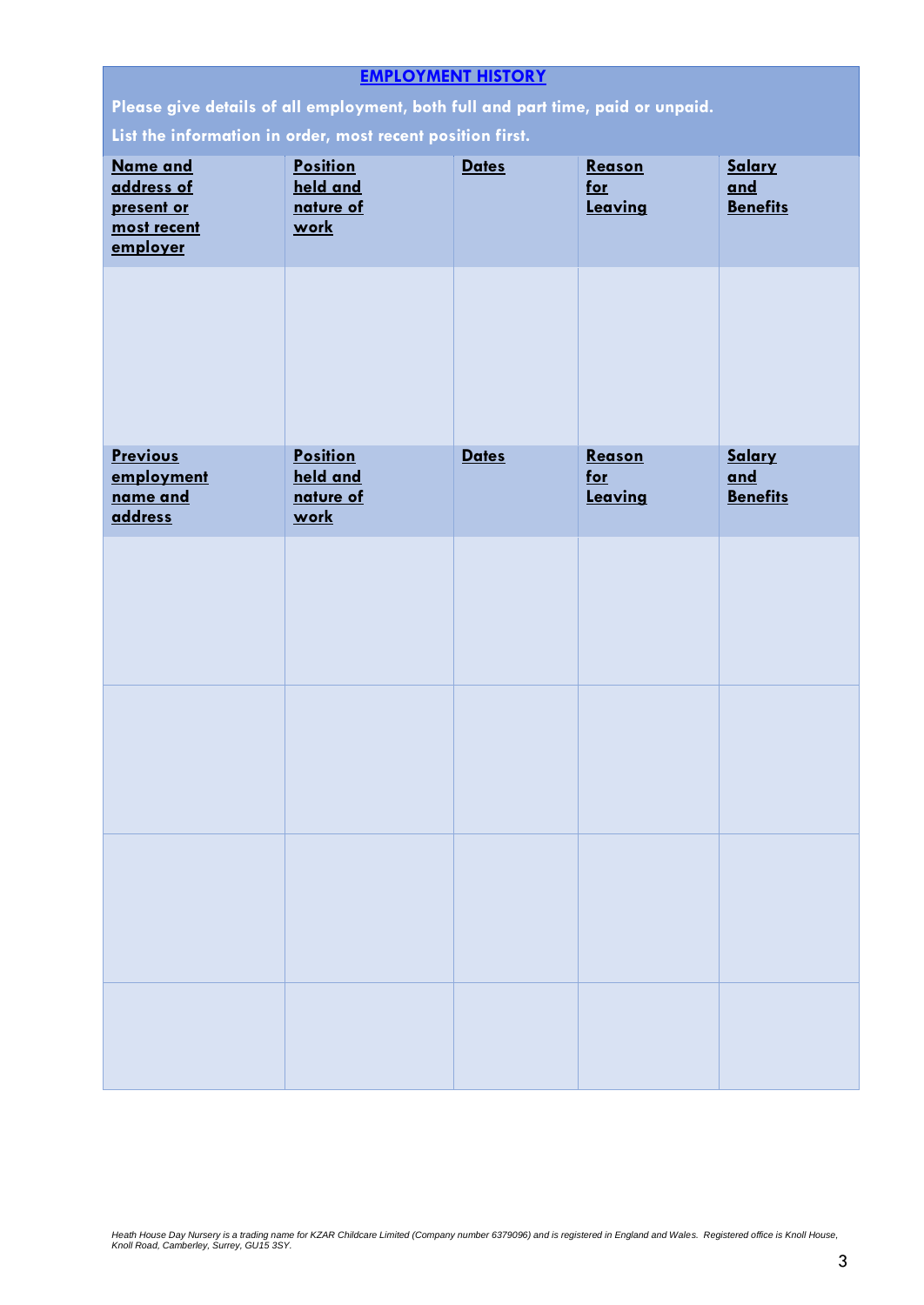## **OTHER EXPERIENCE**

**You are invited to provide further information in support of your application. Please make full use of this section and continue on additional sheets if necessary. Please make sure that you include:**

- **Information about your past experience in Childcare/Playwork.**
- **Details of any relevant experience gained at work in voluntary capaity, or at home.**
- **Details of relevant training or positions of responsibility.**

**It is vital that you complete this section. We need as much information about you as possible to help with our recruitment process.**

#### **REASON FOR APPLICATION**

**Please say briefly why you are interested in the post, and mention anything else in support of your application.**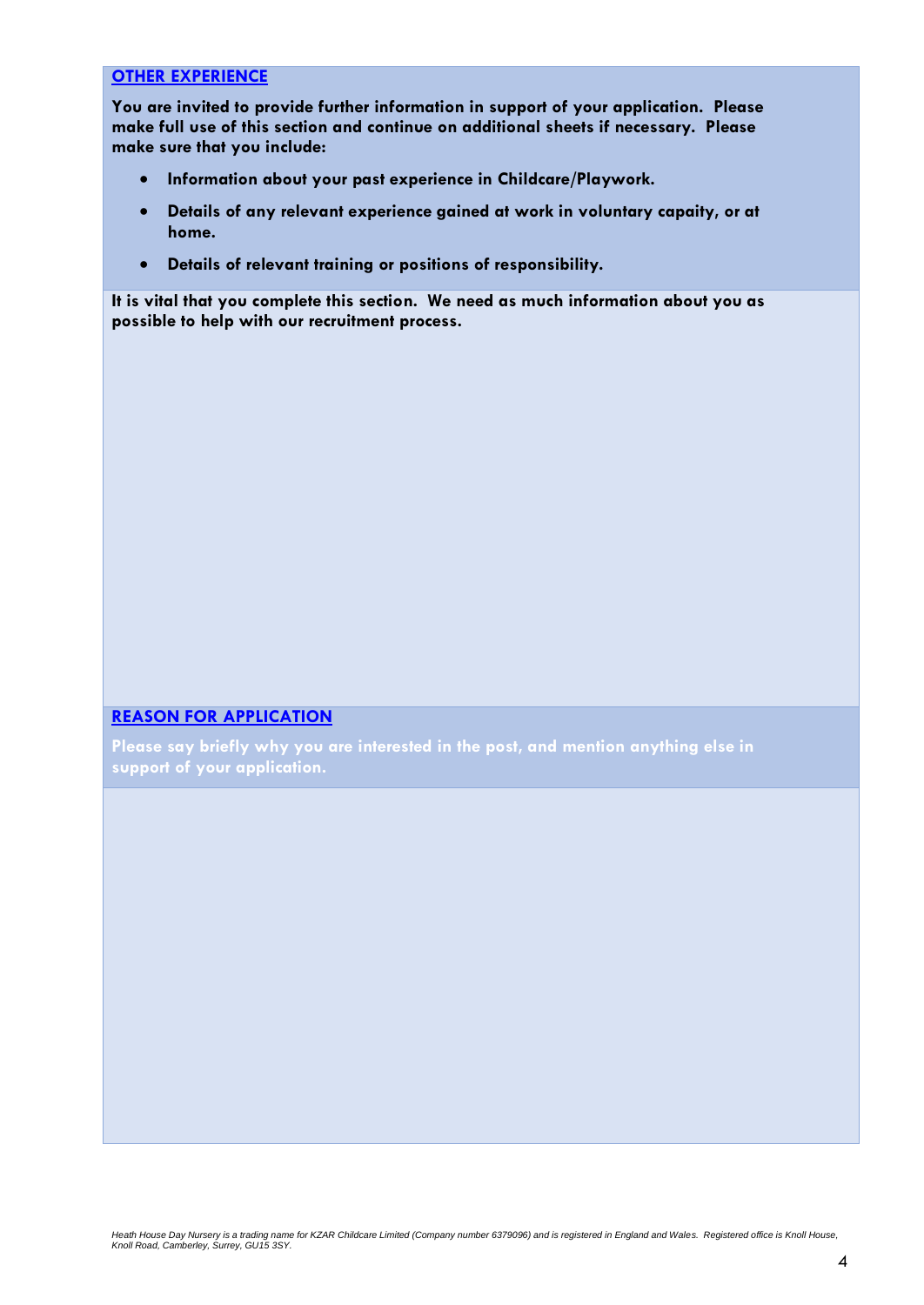## **REFEREES**

**Please give the names and addresses of two referees – one must be from your present or most recent employer.**

| <b>Referee:</b>                                                                                                                                                                                         |                                                                                      | Referee 2:                            |            |           |  |  |
|---------------------------------------------------------------------------------------------------------------------------------------------------------------------------------------------------------|--------------------------------------------------------------------------------------|---------------------------------------|------------|-----------|--|--|
| Name:                                                                                                                                                                                                   |                                                                                      | Name:                                 |            |           |  |  |
| Occupation<br>and<br><b>Position:</b>                                                                                                                                                                   |                                                                                      | Occupation<br>and<br><b>Position:</b> |            |           |  |  |
| <b>Email</b><br><b>Address:</b>                                                                                                                                                                         |                                                                                      | <b>Email</b><br>Address:              |            |           |  |  |
| Tel. No.                                                                                                                                                                                                |                                                                                      | Tel. No.                              |            |           |  |  |
| May we contact this referee now?                                                                                                                                                                        |                                                                                      | May we contact this referee now?      |            |           |  |  |
| YES / NO                                                                                                                                                                                                |                                                                                      | YES / NO                              |            |           |  |  |
|                                                                                                                                                                                                         | When would you be available to start work?                                           |                                       |            |           |  |  |
|                                                                                                                                                                                                         | <b>WHERE DID YOU SEE THIS POST ADVERSTISED?</b>                                      |                                       |            |           |  |  |
|                                                                                                                                                                                                         | Please complete this section. It helps us to monitor the success of our advertising. |                                       |            |           |  |  |
| <b>SELECTION ARRANGEMENTS</b>                                                                                                                                                                           |                                                                                      |                                       |            |           |  |  |
| Should you require any special arrangements for interview or any other selection<br>procedure, please let us know, ie mobility access, use of signer/interpreter, access to<br>disability parking, etc. |                                                                                      |                                       |            |           |  |  |
| <b>REHABILITATION OF OFFENDERS ACT 1974</b>                                                                                                                                                             |                                                                                      |                                       |            |           |  |  |
| Have you ever been convicted of any criminal offence                                                                                                                                                    |                                                                                      |                                       | <b>YES</b> | <b>NO</b> |  |  |
| If yes, please supply details:                                                                                                                                                                          |                                                                                      |                                       |            |           |  |  |
|                                                                                                                                                                                                         | <b>ASYLUM AND IMMIGRATION ACT 1996</b>                                               |                                       |            |           |  |  |
| Do you have any restrictions on taking up employment in the<br><b>U.K?</b>                                                                                                                              |                                                                                      |                                       | <b>YES</b> | <b>NO</b> |  |  |
| If yes, please supply details:                                                                                                                                                                          |                                                                                      |                                       |            |           |  |  |
| Are you eligible to work in the U.K?                                                                                                                                                                    |                                                                                      |                                       | <b>YES</b> | <b>NO</b> |  |  |
|                                                                                                                                                                                                         |                                                                                      |                                       |            |           |  |  |